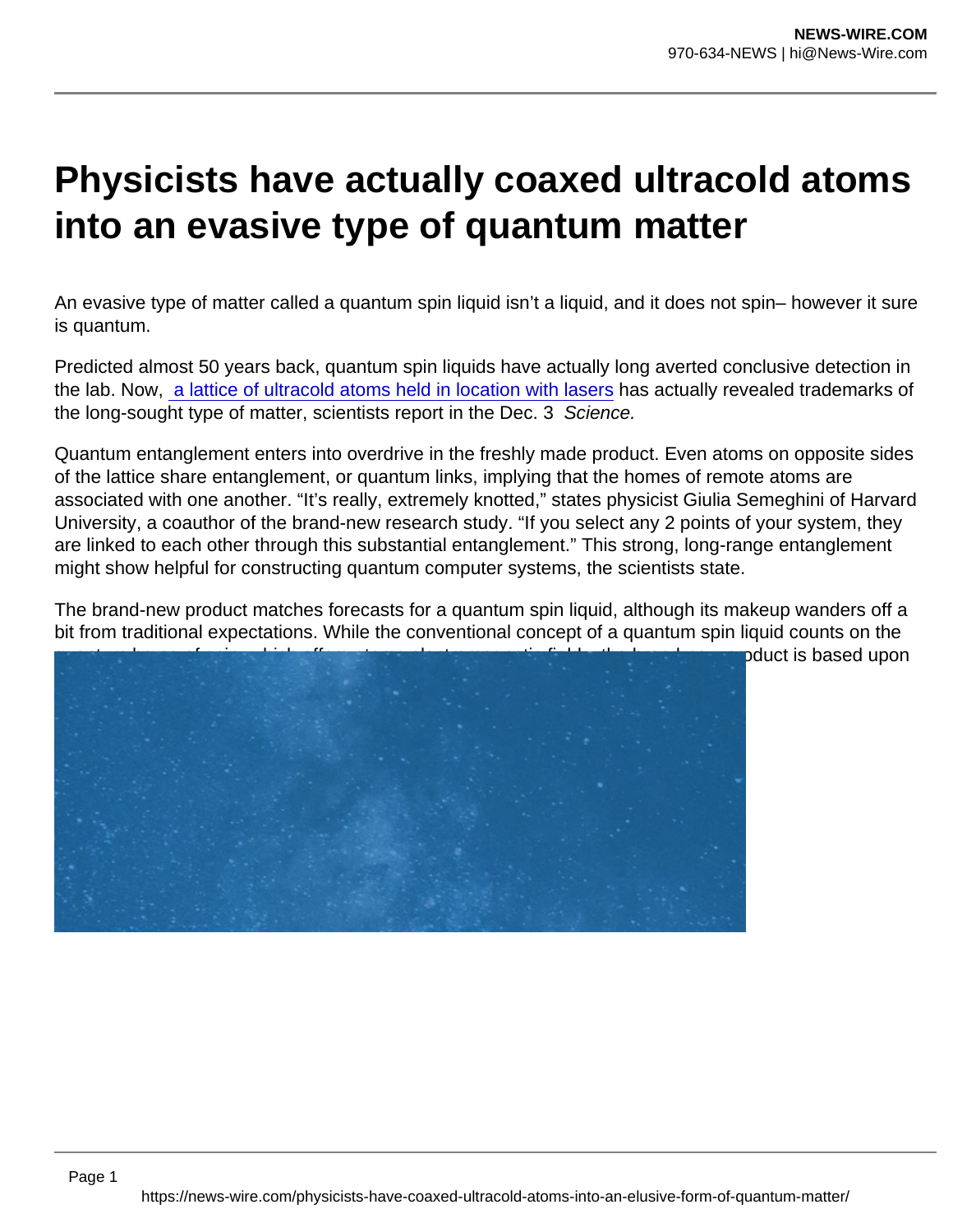## Sign Up For the most recent from Science News

Headlines and summaries of the most recent Science News short articles, provided to your inbox

Thank you for registering!

There was an issue signing you up.

A basic quantum spin liquid ought to develop amongst atoms whose spins remain in dispute. Spin causes atoms to function as small magnets. Typically, at low temperature levels, those atoms would align their magnetic poles in a routine pattern. If one atom points up, its next-door neighbors point down. If atoms are organized in a triangle, for example, each atom has 2 next-door neighbors that themselves point in opposite instructions. That plan leaves the 3rd one with no place to turn– it can't oppose both of its nextdoor neighbors at the same time.

So atoms in quantum spin liquids [decline to pick\(](https://www.sciencenews.org/article/physics-quantum-spin-ice-fine-structure-constant) SN: 9/21/21). Rather, the atoms end up in a superposition, a quantum mix of spin up and down, and each atom's state is related to those of its compatriots. The atoms are continuously varying and never ever calm down into an organized plan of spins, likewise to how atoms in a typical liquid are spread about instead of set up in a routinely duplicating pattern, for this reason the name.

Conclusive proof of quantum spin liquids has actually been tough to come by in strong products. In the brand-new research study, the scientists took a various tack: They developed a synthetic product made up of 219 caught rubidium atoms cooled to a temperature level of around 10 microkelvins (about–27315 ° Celsius). The selection of atoms, referred to as a programmable quantum simulator, enables researchers to tweak how atoms engage to examine unique kinds of quantum matter.

In the brand-new experiment, instead of the atoms' spins remaining in opposition, a various residential or commercial property produced argument. The scientists utilized lasers to put the atoms into Rydberg [states](https://www.sciencenews.org/article/bacteria-sized-molecules-created-lab), suggesting among an atom's electrons is bumped to a really high energy level ( SN: 8/29/16). If one atom remains in a Rydberg state, its next-door neighbors choose not to be. That setup begets a Rydberg-or-not discord, comparable to the spin-up and -down fight in a conventional quantum spin liquid.

The researchers validated the quantum spin liquid impact by studying the residential or commercial properties of atoms that fell along loops traced through the product. According to quantum mathematics, those atoms ought to have shown particular homes distinct to quantum spin liquids. The outcomes matched expectations for a quantum spin liquid and exposed that long-range entanglement existed.

Notably, the product's entanglement is topological. That implies it is explained by a branch of mathematics called geography, in which a things is [specified by specific geometrical homes,](https://www.sciencenews.org/article/nobel-awarded-using-math-shapes-explain-exotic-matter) for instance, its variety of holes ( SN: 10/ 4/16). Geography can secure info from being ruined: A bagel that falls off the counter will

Page 2